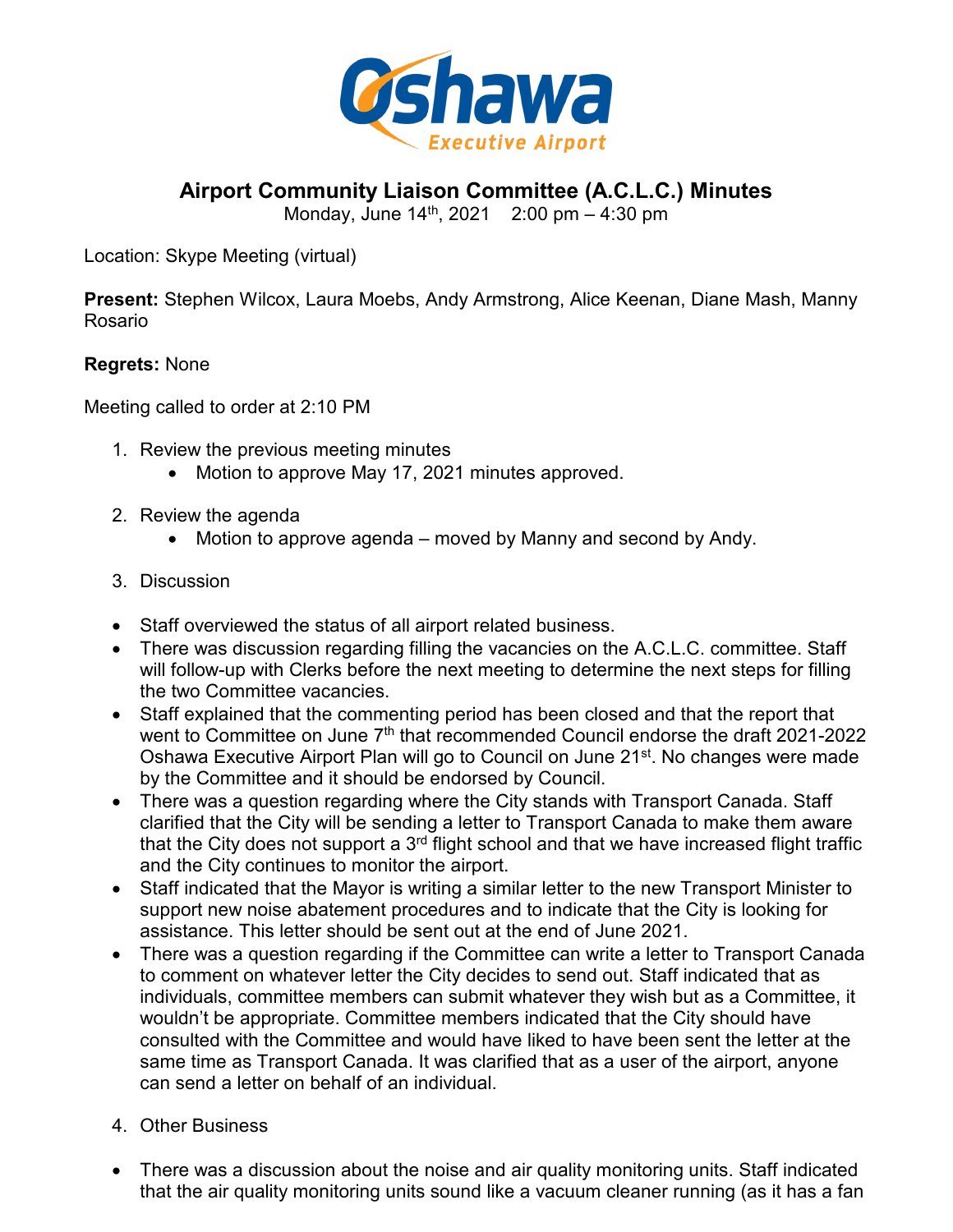in it). Staff met with some community members but some people didn't want the air quality units in their backyard because they were loud. The noise monitoring units are smaller and quieter and more people are willing to have these.

- There was a discussion on the proposed location of these units and it was indicated that they will be installed around July 1<sup>st</sup>.
- There was a question on how the City plans to control the units from a security perspective if located in a public park. Staff indicated that the units located in a park will have a fence around them to protect them from the public. Staff also explained that the units will run for 1 day on and then 1 day off due to provincial standards/requirements.
- There was a question about the cost of all the studies that have been completed to date on the airport. Staff do not have one comprehensive list of all the studies that have been completed. The airport website contains information on the various studies that have been completed, as well as the information would be contained in a variety of staff reports that have been prepared over the years. It was suggested that members look at the airport website and the staff reports for information and then follow-up with staff if committee members have specific questions.
- There was a question regarding what the plan is if the air and noise quality study comes back indicating that there is a noise issue at the airport. Staff indicated that specifically for air quality, we have a baseline for air quality from 2019, where the air quality fell below Provincial standards for everything. For noise, the City wants to understand the decibel levels, which will help staff understand details and to build a case to Transport Canada. There are no Provincial standards for noise. It was also clarified that the units are not monitoring number of movements but only the noise and air quality, which will then be correlated with the traffic data that is submitted by NAV Canada. The movements help to tell the whole story.
- There was a discussion regarding fire training and the potential impact to the study. Staff confirmed that any fire training conducted near the airport will be 100% propane.
- There was a discussion on the role of the consultant hired for the study. Staff clarified that a consultant was required to complete the research and requirements needed to accommodate the advisory circular process. At this point the City has not yet gone to Transport Canada but after Council, staff will consult with the public and then go back to Council, before submitting recommendations to Transport Canada.
- There was a question regarding if the consultant will be looking at the economic impact to homes in the area of the airport due to the noise issues. Staff clarified that the consultant will be looking at all of the economic impacts. There was an additional discussion about property values and noise.
- There was a discussion about scheduled passenger service at the airport. Staff clarified that Porter hasn't been in touch with the Oshawa airport. Staff clarified that the City has direction from previous Councils that if the City was approached by a company looking for scheduled passenger flights, the City would prepare noise/economic impact studies, etc. The City has not been approached within the last year regarding passenger flights.
- There was a discussion regarding putting in another small taxiway on a specific runway (12-30) to allow planes to take-off and land more quickly / as a means of improving traffic flow. This would cost a lot of money and has never been recommended before but staff could consider this.
- There was a question about a private piece of land at the airport but staff indicated that private land sales are confidential and staff are unable to comment.